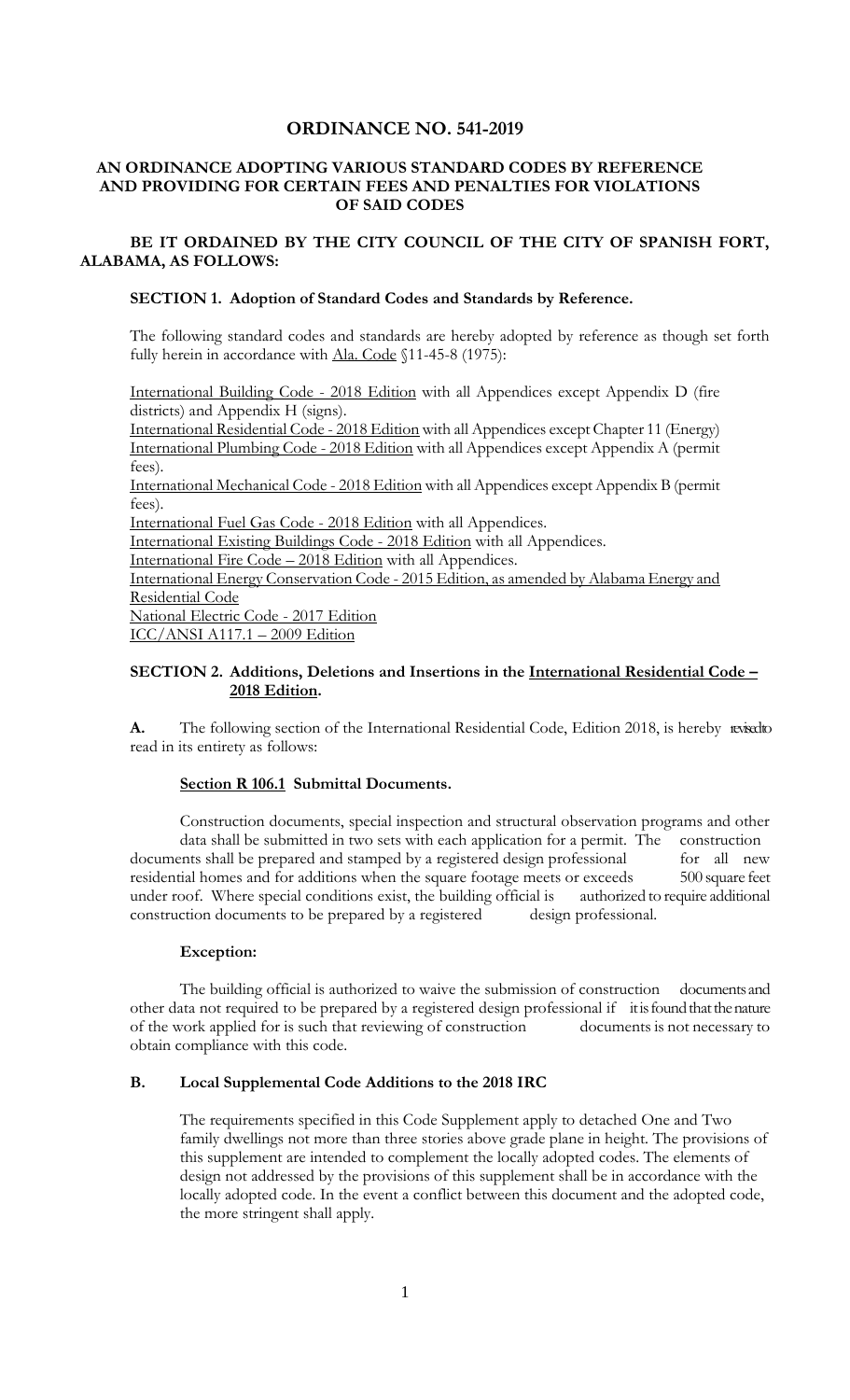#### **FOUNDATIONS**

- 1. Compaction test results shall be submitted to the Building Department prior to foundation inspection.
- 2. Proof of Termite Bond required to be submitted to the Building Department prior to 4- way inspection.

#### **STRUCTURAL**

- 1. Unless balloon framed, gable ends over 4 foot high shall be braced with a minimum 2 x 6 horizontal strong back installed at midpoint of the vertical height of the gable end wall. Minimum 2 x 4 diagonal bracing not to exceed 45 degrees or 4 feet OC shall be installed on top of strong back and face nailed with 4-10d nails into side of gable wall framing studs. In addition, when ceiling joists run parallel to the gable end wall, a minimum 2 x 4 x 8 brace shall be installed at maximum 6 feet OC on top of ceiling joists and gable top plate nailed with 2-10d nails at each support. Metal 20 gauge straps shall be installed on top of 2 x 4 lateral brace and over gable top plate into stud below using 10-8d nails top and bottom. Install minimum 2 x 4 bracing under lateral braces adjacent to gable wall.
- 2. Glazed opening protection shall be provided as specified on plans prepared by the registered design professional or by installation of a manufactured product tested and approved by an approved testing agency or ICC-ES Report. In the case of a structure not required to be approved by a design professional, glazed opening protection shall comply with IRC Section R301.2 for application in a 130 mph wind zone.
- 3. Garage doors shall be rated to or above the applicable 130 mph wind design load.
- 4. Wood frame chimney chases shall be structurally connected to rafters and/or ceiling joists. The attachment must be detailed in the plans or must meet the following minimum requirements:
	- a. Each corner of the chimney structure must have a tension strap fastened to the corner stud and continues downward to the roof and/or ceiling support members below. The tension strap must have a minimum tension capacity of 700 lbs. at each end.
	- b. Chimney framing shall be sheathed with minimum 7/16 inch structural panel on exterior four sides.
	- c. The base perimeters of chimney framing must be continuously supported by minimum 2 x 4 blocking fastened to roof framing members with joist hangers.
- 5. Exterior and interior shear walls and/or braced wall panel locations shall be indicated on the plans and shall be nailed in accordance with the engineered drawings but no less than 6 inches OC maximum intermediate and edge using 8d irregular shank (i.e., ring shank or spiral) nails with full round heads. All exterior walls and gable ends shall be fully sheathed with structural sheathing.

#### ROOF COVERINGS – (New or Re-roof)

#### ASPHALT SHINGLE REQUIREMENTS

| Wind Speed | Shingle Testing Standard/Classification |
|------------|-----------------------------------------|
| $130$ mph  | ASTM D3161 Class F                      |
| $130$ mph  | ASTM D7158 Class H                      |

- 1. Asphalt shingles shall be installed according to the manufacturer recommended listed installation instructions for high wind areas with minimum 6 nails.
- 2. All Asphalt shingle roof covering underlayment shall be minimum of a synthetic tear resistant polypropylene, polyester or fiberglass fabric certified by an approved testing agency or ICC-ES report. The Building Official may approve an equal or higher performing product. Asphalt felt roofing underlayment shall not be installed as a roof covering underlayment. Roof underlayment shall be installed and fastened in accordance with the Manufacturer's installation instructions. NOTE - Most manufacturers do not allow staples as an approved fastener or staple button caps.
- 3. All aluminum/vinyl soffit coverings shall be attached to minimum 7/16 OSB or plywood or minimum 2 x 2 wood supports 8 inches OC maximum.
- 4. Roof deck sheathing seams shall be taped with minimum 4" Peel and Stick tape meeting ASTM D-1970, or sheathing seams and each side of roof support shall be sealed with closed cell foam meeting ASTM D-1622. Other equal or greater methods may be approved by the Building Official.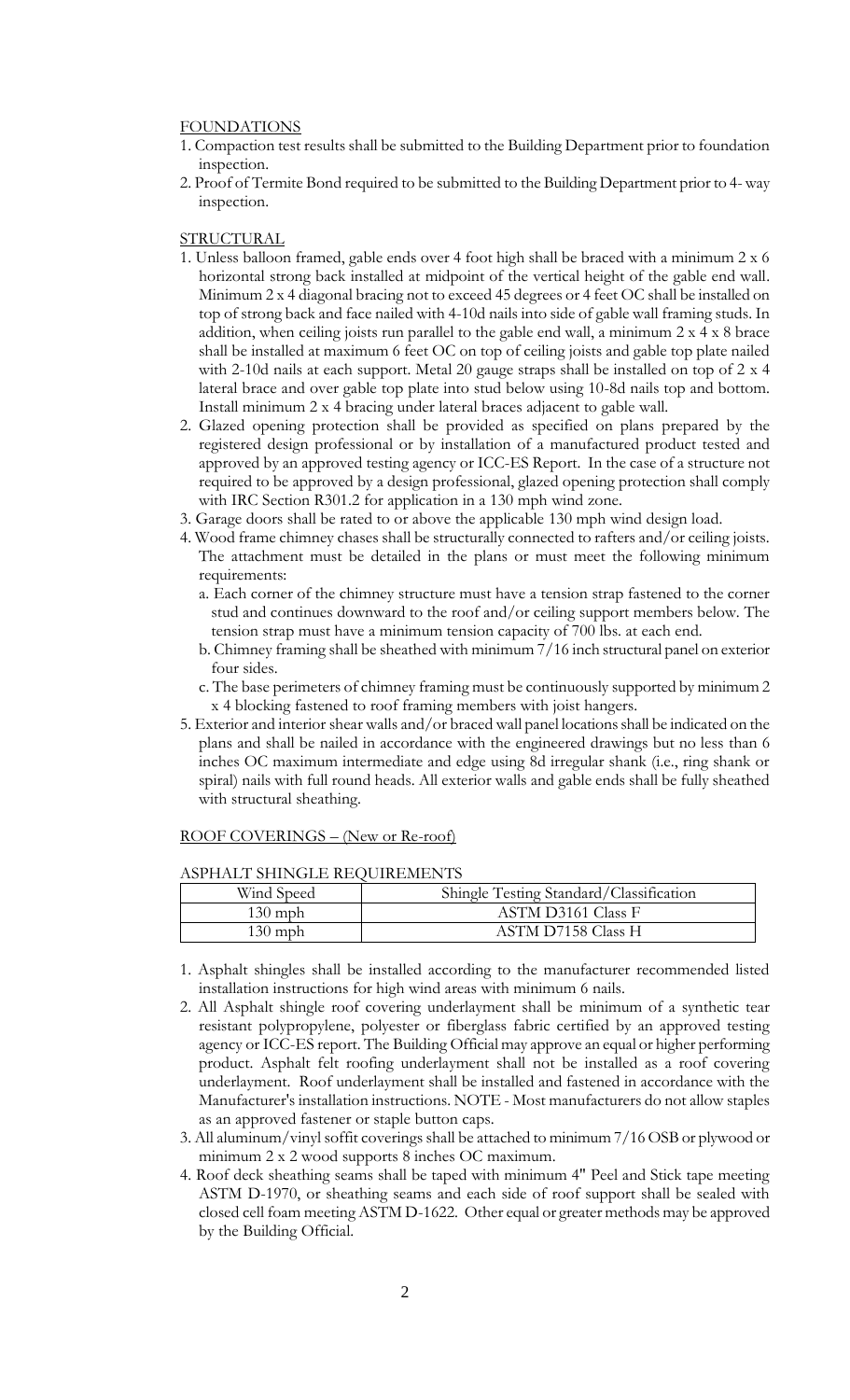- 5. Metal roof covering shall be fastened to roof assembly with a maximum 2 foot OC spacing of fasteners in the length dimensions of the panels. Minimum Number of fasteners in width dimension of the panel shall be no less than 4.
- 6. 1 x 4 or 2 x 4 wood purlins for attachment of metal roof coverings shall be a maximum 2 feet OC. Wood purlins shall be nailed with a maximum two deformed (spiral, ring shank) #16D nails at maximum of 24 inches OC.
- 7. Roof decks shall be nailed in accordance with the engineered drawings, but no less than 6 inches OC maximum intermediate and edge, with minimum 8d irregular shank (i.e., ring shank or spiral) nails with full round heads. Staples are not permitted for fastening of the roof decking.
- 8. All new One and Two Family dwellings shall have a sealed roof deck. Roof deck seams shall be taped with a minimum 4" Peel and Stick tape meeting ASTM D-1970 to achieve a sealed roof deck or closed cell foam meeting ASTM D-1622 may be applied underneath to each side of framing member and sheathing seams.

### ENERGY

- 1. Attic: minimum insulation R-38. Wall: minimum insulation R-13. Floor: minimum insulation R-13.
- 2. Batt insulation shall be cut neatly to fit around pipes and wires or be placed behind piping and wiring. Batt insulation shall be stapled to the face of a stud.
- 3. Air permeable insulation shall not be used as a sealing material.
- 4. Space between windows and door jams to be sealed.
- 5. Corners, headers and sill plates shall be sealed.
- 6. Rim joists are to be insulated.
- 7. A continuous air barrier shall be installed in the building envelope.
- 8. Breaks or joints in the air barrier shall be sealed (taped).
- 9. Access openings to un-air-conditioned spaces shall be sealed (weather stripping).
- 10. Building cavities shall not be used as ducts or plenums.
- 11. A programmable thermostat shall be used.
- 12. A minimum of 50% of lights used shall be of high efficiency.
- 13. Recessed light fixtures shall be sealed to be airtight.
- 14. U factor of .65 and SHGC of .30 must be used for windows.
- 15. At the time of rough-in inspection Peel and Stick aluminum backed tape or other approved material shall be applied to all edges of all windows to prevent air exchange.
- 16. All holes in interior and exterior wall top plates shall be sealed with caulking or expandable foam.
- 17. Space around plumbing pipes penetrating interior or exterior wall top plates shall be sealed with caulking or expandable foam.

### PLUMBING

- 1. Pex supply piping shall be inspected at a minimum Pressure of 150 lbs.
- 2. Potable water supply at street pressure shall be connected to copper supply piping at time of inspection. Copper piping will be inspected at street pressure.
- 3. Top out plumbing inspection shall be performed with Electrical, HVAC and Framing inspection.
- 4. All bathtubs and showers shall be connected to the drain waste and vent system at the time of top out inspection. Exception: Whirlpool and garden tubs may be installed after top out inspection. The trap servicing the whirlpool or garden tub shall be installed at the time of inspection.

### **ELECTRICAL**

- 1. All receptacles shall be supplied by a minimum #12 AWG protected by a 20 Amp Circuit Breaker.
- 2. Smoke/carbon monoxide Alarms shall be allowed to be supplied by a minimum #14 AWG protected by a 15 Amp Circuit Breaker.
- 3. General lighting switched legs may be supplied by a minimum #14 AWG wire.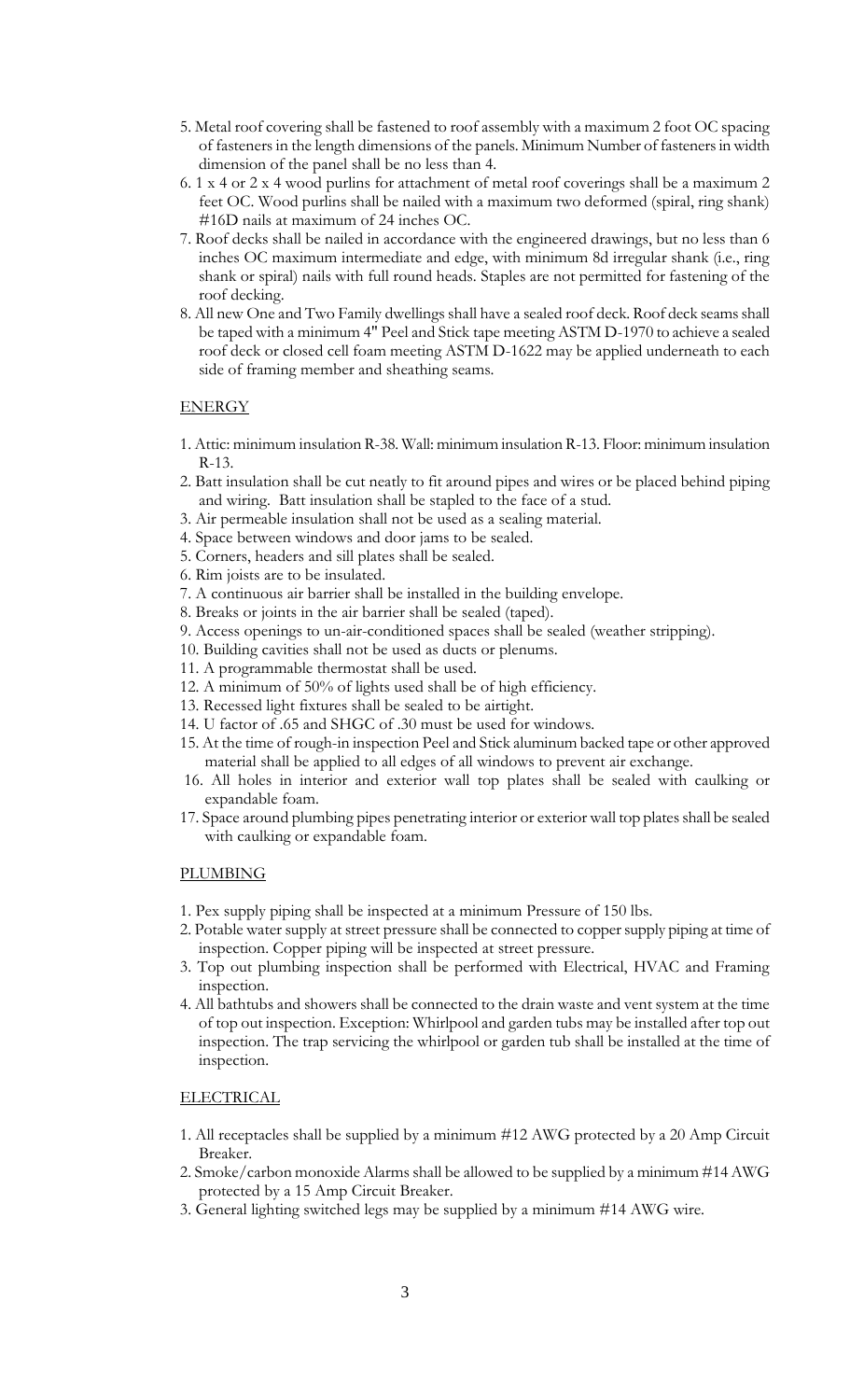### HVAC

- 1. Air handlers return air filters shall have a minimum one square inch of filter for every 2 CFM of air the HVAC moves. This equals 400 CFM per ton of AC capacity. Example: A 3 ton system will require a minimum of 600 square inch of return air filter area.
- 2. Contractor shall provide the number of AC units and tonnage of each unit to this department before the rough in inspection.
- 3. The maximum length of flexible duct allowable in any application shall be limited to 12 feet. Any duct run longer that 12 feet shall be same size snap lock pipe or equal. Exception: Flexible duct may exceed the 12 feet maximum length provided a Manual D and Manual J depicting supply air CFM, duct size, length and layout of system are provided to this Department before rough in inspection is scheduled.
- 4. All 90 degree turns, elbows, tees or taps in rectangular duct construction with the exception of transfer duct shall have turn vanes or 2-piece 45 degree or 3-piece 90 degree elbow. 90 degree turns shall be of a long sweep design.
- 5. Each branch shall have a balancing damper with looking quadrant. Locations that are not accessible do not require a balancing damper.
- 6. All insulation shall have a continuous vapor barrier by means of same material "glass fabric tape".
- 7. All duct seams, joints and connections shall be sealed with sealer/mastic to prevent air leakage.
- 8. All duct board seams and joints shall be stapled a maximum 2 inches OC in addition to tape and sealer.
- 9. On all new construction rough-ins, refrigerant tubing must be soldered closed to an air tight seal.
- 10. Excess plenums above the air handler shall not be allowed, unless Manual D documentation of compliance is provided to this Department.
- 11. Secondary plenums shall not be allowed, unless Manual D documentation of compliance is provided to this Department.
- 12. Supply ducts outside the building thermal envelope shall be constructed of R-8 materials. Supply ducts in conditioned space shall be constructed of minimum R-4 materials.
- 13. Primary contractors are responsible to ensure the design of the house will accommodate compliance with the adopted codes

### MODULAR HOMES

- 1. Submit AMHC (Alabama Manufactured Home Commission) stamped plans.
- 2. Modular Homes shall be certified by an Alabama Registered Engineer to meet adopted wind loads.
- 3. Submit foundation plans and anchorage to foundation plan which shall equal or exceed local adopted code requirements.
- 4. Other on-site construction shall require a separate permit by the Building Department.
- 5. Modular Homes shall be required to have a final inspection after exterior of structure and any on-site construction are complete.
- 6. Modular Homes shall be installed as per the engineered installation instructions.
- 7. Modular Homes shall be inspected for compliance with engineered instructions and any applicable current local adopted codes.
- 8. In factory construction and components are not the responsibility of the City of Spanish Fort Building Department.
- 9. Existing houses that are moved from one site to another shall comply with Items 3, 4 and 5 and require a Final Inspection. Any new construction shall be in compliance with current adopted codes.

**GENERAL** 

- 1. The Contractor responsible for construction shall call in for all 4-way inspections.
- 2. The City of Spanish Fort Building Department may at any time inspect for compliance for items above.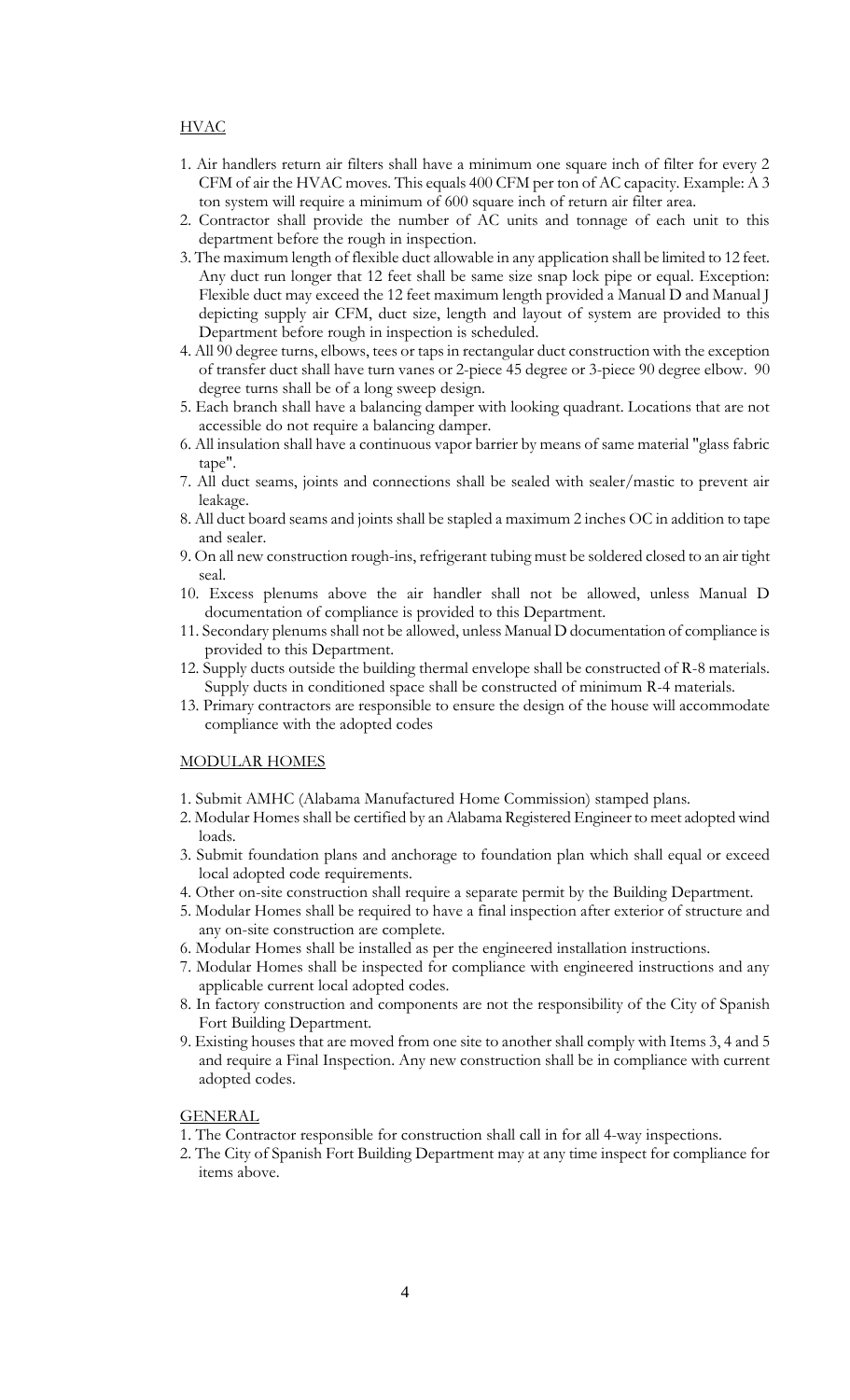### **SECTION 3. Permit, Plan Review and Other Fees.**

Building contractors and any other persons, corporations or entities, including owners, shall pay to the City of Spanish Fort, prior to the commencement of any construction, installation, alteration, improvement, re-inspection, moving, demolition of any structure or work within the permitting jurisdiction of the City of Spanish Fort, Alabama, any and all applicable fees set forth below. Failure to obtain a valid permit prior to commencement of work shall result in double the applicable permit fee per IRC Section R108.6.

A. Residential Buildings and Modular Residential Buildings built on-site (except Manufactured or Mobile Homes), one and two family dwellings (not over three stories), town houses, condominiums, apartments, detached residential garages, swimming pools, carports and all residential accessory buildings (except common service and accessory buildings associated with town houses and condominiums):

Valuation  $=$  \$60.00 per Square Foot of gross heated area plus \$30.00 per Square Foot of gross unheated area.

Building Permit Fee = \$4.00 per \$1,000.00 of Valuation For One and Two Family Structures and Accessory Structures.

Minimum Residential Building Permit Fee = \$25.00

Residential Plan Review Fee  $= 25%$  of the Building Permit Fee 50% in FEMA Regulated Flood Zones

Electrical, Plumbing, and Mechanical Residential Permit Fees shall each be paid in the following amounts per permit issued:

New Construction =  $$110.00$ Residential Electric Service Upgrade = \$50.00 Residential HVAC replacement = \$50.00 Renovation and Remodeling  $=$  \$55.00 over 400 Square Feet \$25.00 under 400 Square feet Residential Swimming Pool Permit = \$50.00 Residential Swimming Pool Electrical Permit = \$25.00 Residential Roof Covering Replacement Permit = \$25.00 Residential Foundation Permit for Moved Structure = \$75.00 Residential Fence Permit (required for fences over 8 feet tall) = \$25.00 Residential Demolition Permit = \$75.00

Manufactured Homes or Mobile Homes: Moving, Set-up and Inspection Fee  $=$  \$35.00 Electrical Permit =  $$25.00$ Plumbing Permit =  $$25.00$ 

Modular and Pre-Manufactured Housing (built off site): Foundation Permit Fee  $=$  \$75.00 Electrical Permit =  $$25.00$ Plumbing Permit  $= $25.00$ Mechanical Permit  $= $25.00$ 

B. All permanent and temporary commercial buildings for all occupancies, except where noted herein for residential structures and occupancies, pre-engineered steel or metal buildings and agricultural or farm buildings, including, but not limited to, storage buildings and warehouses, detached accessory structures both incidental and not incidental to the commercial business, common area facilities and structures incidental to town houses and condominiums, parking structures, grandstands, canopies, etc.: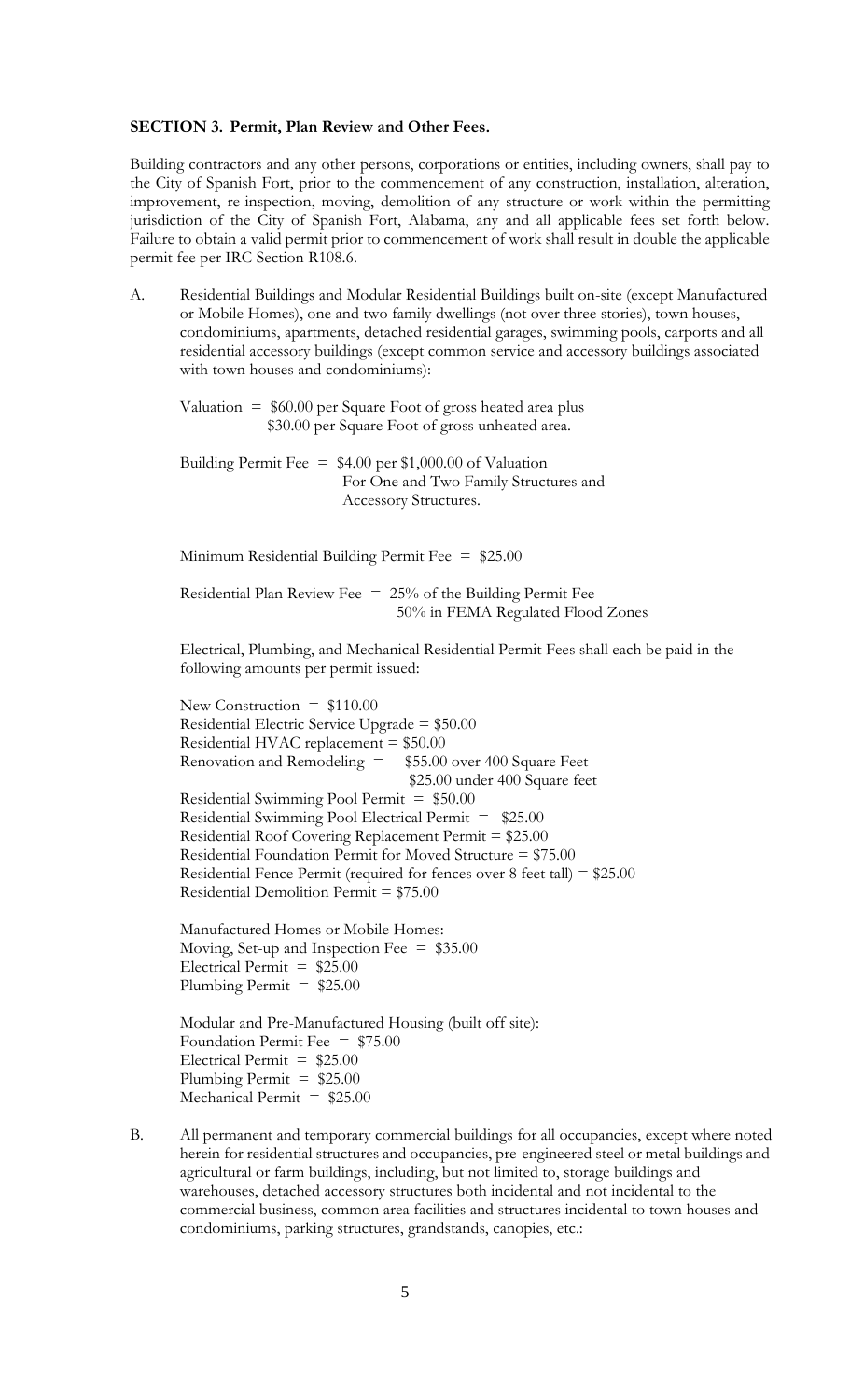Valuation for commercial structures will be determined by submission of construction contract documents approved by the owner/developer.

Commercial Building Permit Fee =  $$7.00$  per \$1,000.00 of valuation. Town Houses, Condominiums and Apartments  $= $7.00$  per \$1,000.00 of valuation.

Commercial Plan Review Fee (for new structures):

| <u>Building Valuation</u> | Fee                                                                        |
|---------------------------|----------------------------------------------------------------------------|
| $$0.00 - $500,000$        | \$500 or 50% of Building Permit Fee (whichever is less)                    |
|                           | $$500,001 - $5,000,000 $500$ plus \$.50 per \$1,000 in excess of \$500,000 |
| \$5,000,001 and up        | \$2,750 plus \$.40 per \$1,000 in excess of \$5,000,000                    |

Commercial Plan Review for tenant build-outs and remodels: \$100.00 Minimum Non-Residential Building Permit Fee  $=$  \$50.00 Commercial Demolition Permit Fee = \$150.00 Electrical, Plumbing and Sprinkler Systems, Mechanical (fire hoods and ventilation systems), HVAC, Fire/Burglar Alarm Systems (low voltage), and Roofing will be \$7.00 per \$1,000. of value of subcontractors contract price.

- C. Miscellaneous Commercial Permits: Tents =  $$25.00$  $Grandstands - Permanent = $50.00$  $Grands - Temporary = $25.00$ Amusement Devices and Rides = \$15.00 per device or ride Fruit and Vegetable Stands  $=$  \$50.00 Swimming Pool Permit  $= $50.00$ Commercial Job Site Trailer =  $$75.00$
- D. Sign Permits  $= $7.00$  per \$1000.00 of sign and installation, minimum \$50.00
- E**.** Piers, bulkheads, boat houses, docks and dunes and wetland walkover: Permit Fee  $=$  \$75.00

F**.** Re-inspection Fee for failure to correct previous inspection comments or failure to cancel a previously scheduled inspection when project was not ready for inspection  $= $35.00$ 

G. Permit Extension Fee (after one year) = One half  $(1/2)$  the Building Permit Fee

#### **SECTION 4. Designation of Official.**

Whenever a code or standard adopted by reference herein and/or this ordinance refers to the duties of certain officials named therein, the designated official of the City of Spanish Fort who has duties corresponding to those of the named official in said code or standard shall be deemed to be the responsible official under the said code or standard and this ordinance.

### **SECTION 5. Penalties.**

Any building contractor, person, corporation or other entity found to be in violation of the provisions of this ordinance and/or any of the standard codes or standards adopted by reference herein shall, upon conviction, be punished by a fine of not less than One Dollar (\$1.00) nor more than Five Hundred Dollars (\$500.00) and/or may be imprisoned or sentenced to hard labor for the City of Spanish Fort for a period not exceeding six (6) months, at the discretion of the court trying the case. Each day such violation continues shall constitute a separate offense. Nothing herein shall prevent the City of Spanish Fort from taking any other administrative or lawful action deemed necessary to prevent or remedy any violation.

### **SECTION 6. Repealer Clause.**

Any ordinance heretofore adopted by the City Council of the City of Spanish Fort, Alabama, which is in conflict with this Ordinance is hereby repealed to the extent of such conflict. Ordinance No. 449-2013 is hereby repealed in its entirety.